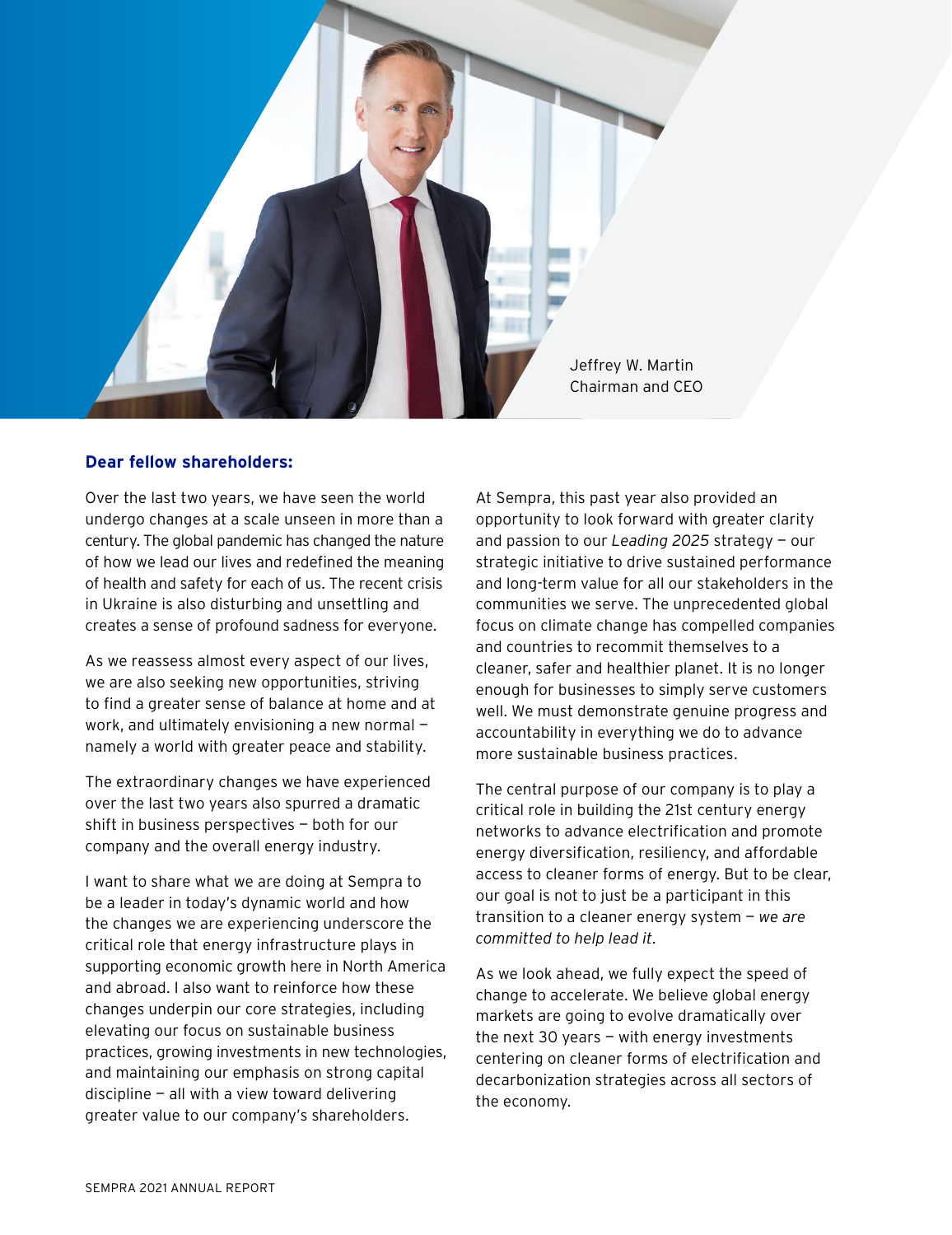Against the background of this shifting energy landscape, we are well-positioned to attract significant investment opportunities through our three integrated growth platforms: Sempra California, Sempra Texas and Sempra Infrastructure. We are committed to finding new and better ways to serve our customers, with a near-term focus on four critical success factors:

- Sustainability as the centerpiece of our corporate strategy
- Leadership in technology and innovation
- Financial strength to deliver across different market cycles
- Energy diversification to capture new opportunities

# *Leading 2025* **Sustainability Is Core to Our Strategy**

Centering our corporate strategy around sustainable business practices brings a sharper focus on the new and emerging role of energy networks in meeting the competing demands of energy security, future economic growth, and the development of a lower-carbon society. Today, we are investing in critical new infrastructure to expand electrification in the markets we serve. We believe doing so supports moving cleaner sources of energy onto the grid and is an essential part of powering new solutions to society's climate challenges, as well as building a healthy economy and better quality of life for our communities. Building a carbon-neutral society requires new ways of thinking, collaboration and innovation, as well as disciplined decisionmaking. For example, when making decisions around capital allocation, we focus on investing in assets that we believe should produce good and prudent returns and further de-risk our portfolio while also contributing to sustainable business practices.

In fact, in our *Sustainable Financing Framework*, published in 2021, we outline the parameters under which we can finance sustainable projects that are aligned with our business and environmental, social and governance (ESG) strategy. Sempra's *Sustainable Financing Framework* further demonstrates our role in shaping a sustainable future and paving the way for future ESG financing opportunities.

Likewise, we are focused on responsible energy solutions as we build more resilient energy grids that are adaptable to a changing environment. For two decades, the Sempra family of companies has been on a deliberate path to decarbonize our business operations as well as the markets we serve. Our U.S. utility companies are investing in hydrogen technology, renewable natural gas and electric vehicle infrastructure, while also integrating more renewables onto the grid. Our North American energy infrastructure includes a growing portfolio of clean energy development projects designed to improve safety and help ensure greater reliability of our services. In addition, our liquified natural gas facilities help reduce reliance on oil in electricity production in Mexico, while also supporting global markets that are transitioning away from coal and oil to lowercarbon energy options like natural gas.

# **Leadership in Technology and Innovation**

As our company grows, technology will increasingly play a critical role in improving the overall quality and affordability of our services. Our *Leading 2025* initiative includes investing in strategic research and development opportunities, cutting-edge digital service platforms, and enhanced cybersecurity programs, to fortify safety and reliability. A leading indicator of digital transformation success can be measured by an organization's ability to build and harness the predictive and analytical power of data for the benefit of its customers. That is why we are digitizing our business activities to improve the safe and reliable delivery of cleaner and more intermittent energy sources, while also lowering the cost of our services.

At our Sempra California platform, where we serve close to 26 million customers, we are rolling out next-generation technologies to deliver worldclass safety and operational efficiencies. Like other sectors, our utilities are looking to digitize their end-to-end operations from energy delivery to supply chain management so they can rapidly adapt to changing market dynamics.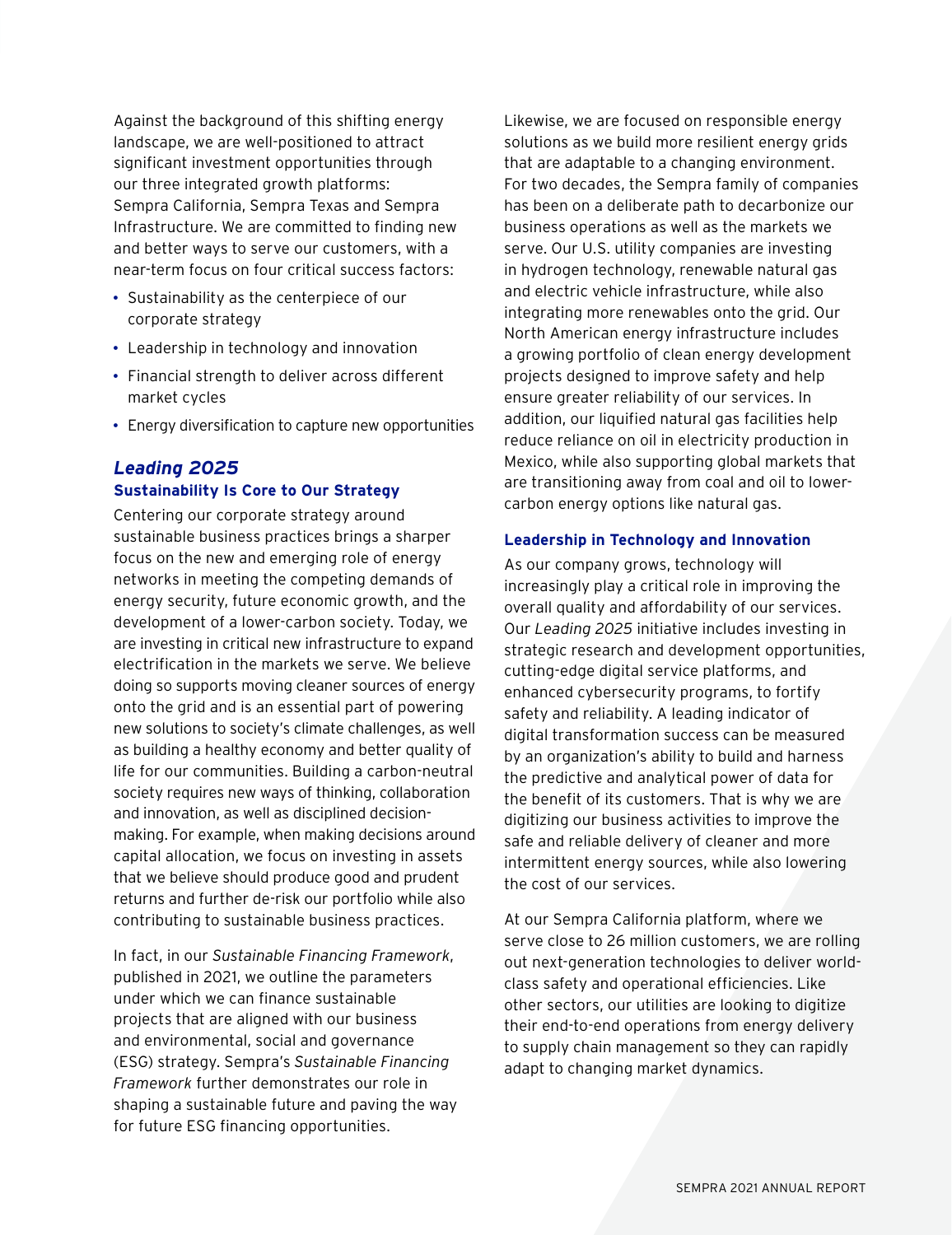San Diego Gas & Electric Co. (SDG&E) is a recognized market leader in wildfire safety and climate resilience, the adoption of smart-grid technologies and the integration of advanced energy storage. Moreover, the company has pioneered zero-emissions microgrids, artificial intelligence models for weather forecasting and vegetation management, drone inspections of electric infrastructure and longer-duration flow batteries.

Similarly, Southern California Gas Co. (SoCalGas) is on the cutting edge of clean energy technology, operational safety and energy efficiency. The company was the first gas utility in the nation to install an advanced meter system that captures hourly gas consumption information from our customers and introduce renewable natural gas from landfill waste into the gas system. Additionally, SoCalGas is a recognized industry leader in hydrogen projects with the country's first power-to-hydrogen gas demonstration project. Today, SoCalGas is testing the blending of hydrogen into natural gas pipelines as the company works to help build the foundation for California's future hydrogen economy.

Within Sempra Texas, Oncor Electric Delivery Co. LLC (Oncor), which operates the state's largest transmission and distribution (T&D) system, is committed to developing and harnessing new technologies. The company has invested billions in infrastructure advancements to create a stateof-the-art power grid to deliver safe, reliable energy to nearly 13 million Texans. By leveraging the power of predictive analytics, the Oncor grid can identify, monitor and resolve interruptions before they happen.

Sempra Infrastructure is also at the forefront of energy innovation. The company is developing one of the world's first carbon sequestration hubs that would not only advance decarbonization of its own infrastructure, but also has the potential to do that for other industrial facilities along the Gulf Coast region. Sempra Infrastructure is also exploring new, smart cross-border infrastructure to advance clean power and energy networks.

# **Financial Strength**

At Sempra, we have consistently delivered value to our shareholders. Our disciplined capital allocation approach supports our financial goals and remains centered on our commitment to investing in safety, reliability and other ESG priorities. One of the roles of the capital markets is to pull future risk forward  $-$  and that is why we are constantly reassessing how we allocate capital to create the most value for our owners. This also informs our core financial strategy, which narrowly targets investments in critical T&D infrastructure in highly attractive markets where we have improved visibility into earnings with reduced financial, commodity and operating risks.

We are committed to building a top-tier T&D infrastructure platform, executing on our robust capital plan, growing our earnings and cash flows and continuing to protect the strength of our balance sheet. With our utilities strategically located in leading markets in North America — including California, the fifth-largest economy in the world, and Texas, the fastest-growing state in the U.S. and ninth-largest economy in the world  $-$  we see a portfolio of exciting opportunities for future growth.

#### **Energy Diversification**

In 2020, we completed our multi-year capital rotation program, narrowing Sempra's focus to strategic markets in North America with attractive fundamentals. We continue to target T&D-like investments that are expected to carry higher value and lower risk as a result of regulated rates of return and long-term contracted cash flows. Thus, we now have several strategic advantages that enable us to hold a top-tier position in some of the leading markets in North America:

- We operate in some of the largest economies in the world  $-$  California has the highest gross domestic product in North America; Texas is second and Mexico is fifth.
- We operate T&D infrastructure that provides access to world-class solar and wind resources, powering some of North America's leading energy-producing basins and reliably serving some of North America's largest ports.